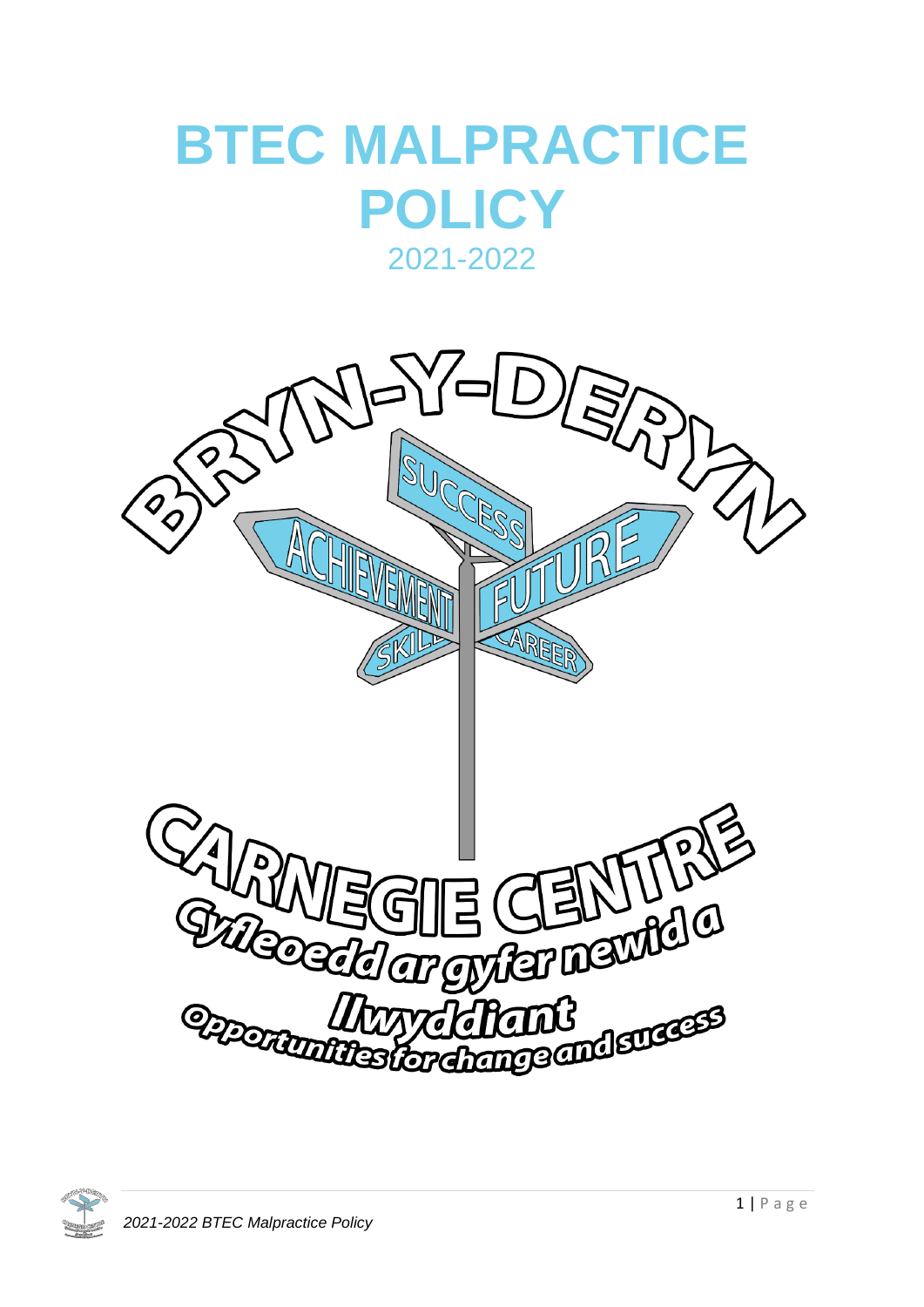For the purpose of this policy where you read Bryn y Deryn (ByD) it means Bryn y Deryn & The Carnegie Centre

## **Assessment Malpractice Policy**

- 1. To identify and minimise the risk of malpractice by staff or learners
- 2. To respond to any incident of alleged malpractice promptly and objectively
- 3. To standardise and record any investigation of malpractice to ensure openness and fairness
- 4. To impose appropriate penalties and/or sanctions on learners or staff where incidents (or attempted incidents) of malpractice are proven
- 5. To protect the integrity of this centre and BTEC qualifications

In order to do this, Bryn y Deryn and Carnegie Centre will:

- Seek to avoid potential malpractice by using the induction period and the learner handbook to inform learners of the centre's policy on malpractice and the penalties for attempted and actual incidents of malpractice
- Show learners the appropriate formats to record cited texts and other materials or information sources
- Ask learners to declare that their work is their own
- Ask learners to provide evidence that they have interpreted and synthesised appropriate information and acknowledged any sources used
- Conduct an investigation in a form commensurate with the nature of the malpractice allegation. Such an investigation will be supported by the Head of Centre / Principal / CEO and all personnel linked to the allegation. It will proceed through the following stages:
	- o Make the individual fully aware at the earliest opportunity of the nature of the alleged malpractice and of the possible consequences should malpractice be proven
	- $\circ$  Give the individual the opportunity to respond to the allegations made
	- $\circ$  Inform the individual of the avenues for appealing against any judgment made
- Document all stages of any investigation

Where malpractice is proven, this centre will apply the following penalties/sanctions:

- Disqualification from BTEC Unit
- Disqualification from BTEC Course
- Removal from entries for JCQ examinations

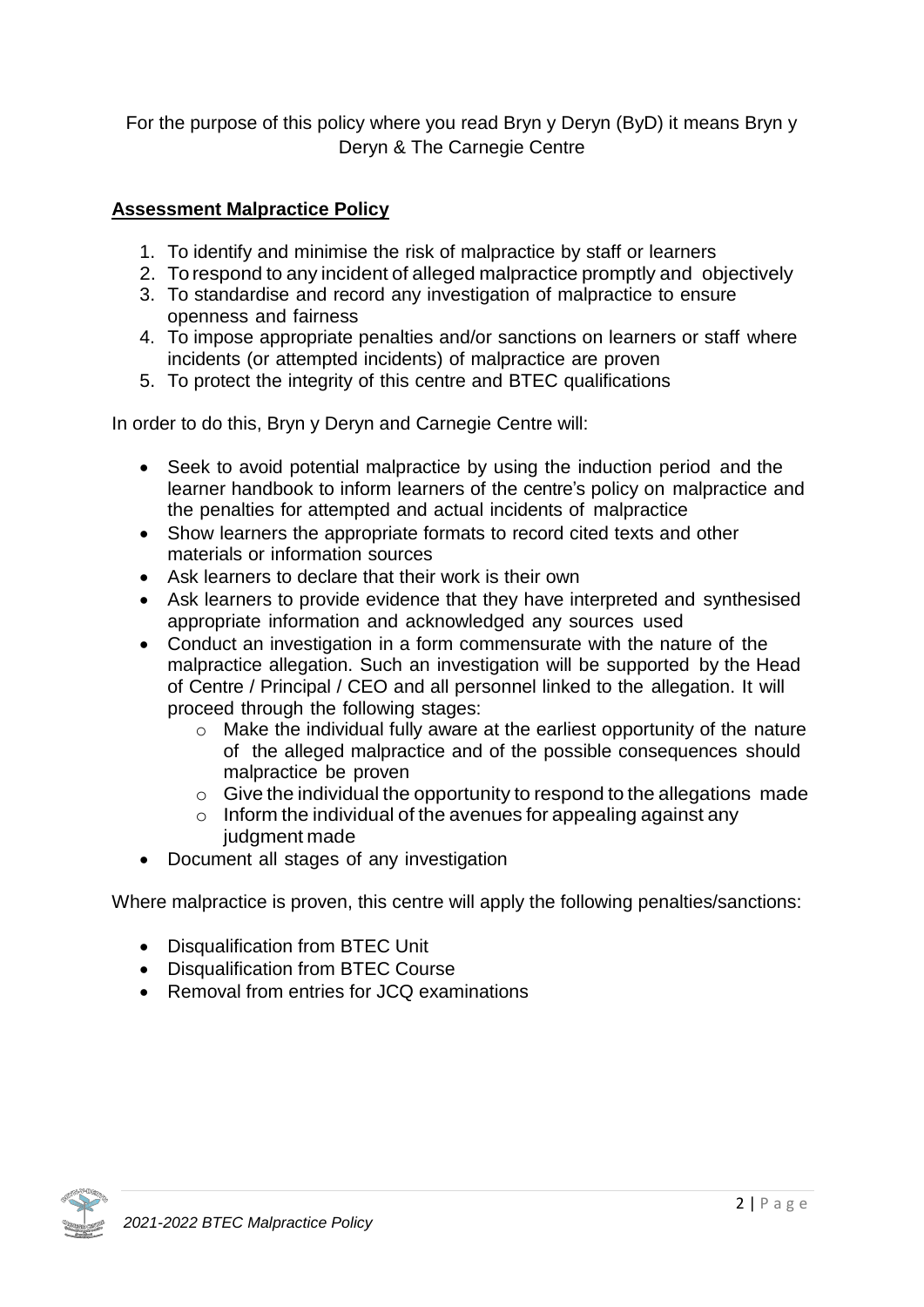## **Definition of Malpractice by Learners**

This list is not exhaustive and other instances of malpractice may be considered by this centre at its discretion:

- Plagiarism of any nature
- Collusion by working collaboratively with other learners to produce work that is submitted as individual learner work
- Copying (including the use of ICT to aid copying)
- Deliberate destruction of another's work
- Fabrication of results or evidence
- False declaration of authenticity in relation to the contents of a portfolio or coursework
- Impersonation by pretending to be someone else in order to produce the work for another or arranging for another to take one's place in an assessment/examination/test

## **Definition of Malpractice by Centre Staff**

This list is not exhaustive and other instances of malpractice may be considered by this centre at its discretion:

- Improper assistance to candidates
- Inventing or changing marks for internally assessed work (coursework or portfolio evidence) where there is insufficient evidence of the candidates' achievement to justify the marks given or assessment decisions made
- Failure to keep candidate coursework/portfolios of evidence secure
- Fraudulent claims for certificates
- Inappropriate retention of certificates
- Assisting learners in the production of work for assessment, where the support has the potential to influence the outcomes of assessment, for example where the assistance involves centre staff producing work for the learner
- Producing falsified witness statements, for example for evidence the learner has not generated
- Allowing evidence, which is known by the staff member not to be the learner's own, to be included in a learner's assignment/task/portfolio/ coursework
- Facilitating and allowing impersonation
- Misusing the conditions for special learner requirements, for example where learners are permitted support, such as an amanuensis, this is permissible up to the point where the support has the potential to influence the outcome of the assessment
- Falsifying records/certificates, for example by alteration, substitution, or by fraud
- Fraudulent certificate claims, that is claiming for a certificate prior to the learner completing all the requirements of assessment